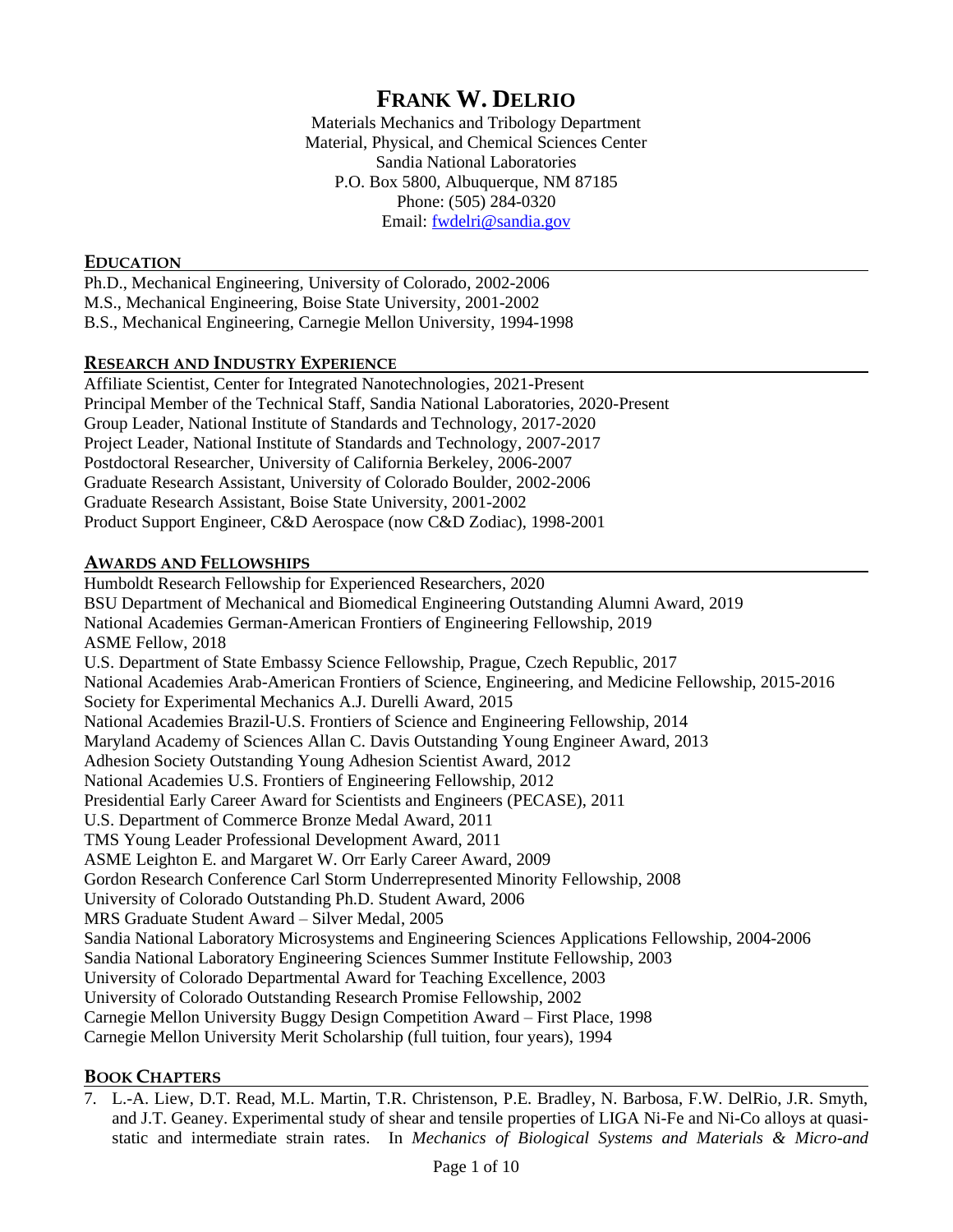*Nanomechanics & Research Applications*, J. Notbohm, N. Karanjgaokar, C. Franck, and F.W. DelRio (eds.), Springer, Cham, Switzerland, 101-107, 2021.

- 6. M.P. de Boer, S. S. Shroff, F.W. DelRio, and W.R. Ashurst. Friction and wear in micro- and nanomachines. In *Springer Handbook of Nanotechnology*, fourth edition, B. Bhushan (ed.), Springer-Verlag, Berlin, Germany, 1417-1435, 2017.
- 5. F.W. DelRio, M.L. Dunn, and M.P. de Boer. Van der Waals and capillary adhesion of polycrystalline silicon micromachined surfaces. In *Scanning Probe Microscopy in Nanoscience and Nanotechnology*, third volume, B. Bhushan (ed.), Springer-Verlag, Berlin, Germany, 363-393, 2012.
- 4. F.W. DelRio and R.F. Cook. Mechanical and electrical properties of alkanethiol self-assembled monolayers: a conducting-probe atomic force microscopy study. In *Scanning Probe Microscopy in Nanoscience and Nanotechnology*, second volume, B. Bhushan (ed.), Springer-Verlag, Berlin, Germany, 439-471, 2011.
- 3. J. Grobelny, F.W. DelRio, N. Pradeep, D.-I. Kim, V.A. Hackley, and R.F. Cook. Size measurement of nanoparticles using atomic force microscopy. In *Methods in Molecular Medicine: Characterization of Nanoparticles Intended for Clinical Applications*, S. McNeil (ed.), Humana Press, Totowa, New Jersey, 71-82, 2011.
- 2. F.W. DelRio, C. Carraro, and R. Maboudian. Adhesion and surface engineering in small-scale systems. In *Tribology and Dynamics of Engine and Powertrain: Fundamentals, Applications and Future Trends*, H. Rahnejat (ed.), Woodhead Publishing, Cambridge, England, 960-989, 2010.
- 1. M.P. de Boer, A.D. Corwin, F.W. DelRio, and W.R. Ashurst. Friction and wear in micro- and nanomachines. In *Springer Handbook of Nanotechnology*, third edition, B. Bhushan (ed.), Springer-Verlag, Berlin, Germany, 1741-1759, 2010.

# **JOURNAL PUBLICATIONS**

- 80. R.F. Cook, B.L. Boyce, L.H. Friedman, and F.W. DelRio. High-throughput bend-strengths of ultra-small polysilicon MEMS components. *Applied Physics Letters* **118**, 201601, 2021.
- 79. J.F. Curry, T. Ohta, F.W. DelRio, P. Mantos, M.R. Jones, T. Babuska, N.S. Bobbitt, N. Argibay, B. Krick, M.T. Dugger, and M. Chandross. Structurally driven environmental degradation of friction in MoS<sub>2</sub> films. *Tribology Letters* **69**, 96, 2021. **Invited paper. Special issue in memory of Mark Robbins.**
- 78. J.S. Silver, K.A. Günay, A.A. Cutler, T.O. Vogler, T.E. Brown, B.T. Pawlikowski, O.J. Bednarski, K.L. Bannister, C.J. Rogowski, A.G. Mckay, F.W. DelRio, B.B. Olwin, and K.S. Anseth. Injury-mediated stiffening persistently activates muscle stem cells through YAP and TAZ mechanotransduction. *Science Advances* **7**, eabe4501, 2021.
- 77. J.T. Benzing, O.O. Maryon, N. Hrabe, P.H. Davis, M.F. Hurley, and F.W. DelRio. Impact of grain orientation and phase on Volta potential differences in an additively manufactured titanium alloy. *AIP Advances* **11**, 025219, 2021. **Editor's picks of 2021.**
- 76. L.-A. Liew, D.T. Read, M.L. Martin, F.W. DelRio, P.E. Bradley, N. Barbosa, T.R. Christenson, and J.T. Geaney. Elastic-plastic properties of mesoscale electrodeposited LIGA nickel alloy films: microscopy and mechanics. *Journal of Micromechanics and Microengineering* **31**, 015002, 2021.
- 75. F.W. DelRio, B.L. Boyce, J.T. Benzing, L.H. Friedman, and R.F. Cook. Shoulder fillet effects in strength distributions of microelectromechanical system components. *Journal of Micromechanics and Microengineering* **30**, 125013, 2020.
- 74. M.L. Martin, M.J. Connolly, F.W. DelRio, and A.J. Slifka. Hydrogen embrittlement in ferritic steels. *Applied Physics Reviews* **7**, 041301, 2020. **Invited review paper. Editor's picks of 2020.**
- 73. F.W. DelRio, M.L. Martin, R.L. Santoyo, and E. Lucon. Effect of tempering on the ductile-to-brittle transitional behavior of Ni-Cr-Mo low-alloy steel. *Experimental Mechanics* **60**, 1167-1172, 2020.
- 72. S.A. Alodan, J.M. Gorham, F.W. DelRio, F. Alsaffar, G. Aljalham, O. Alolaiyan, C. Zhou, and M.R. Amer. Room temperature wideband tunable photoluminescence of pulsed thermally annealed layered black phosphorus. *Nanophotonics* **9**, 4253-4264, 2020.
- 71. M.L. Martin, L.-A. Liew, D. Read, T. Christensen, F.W. DelRio, and J. Geaney. Dominant factors for fracture at the micro-scale in electrodeposited nickel alloys. *Sensors and Actuators A* **314**, 112239, 2020.
- 70. C.I. Fiedler-Higgins, J.P. Killgore, F.W. DelRio, S.J. Bryant, and R.R. McLeod. Photo-tunable hydrogel mechanical heterogeneity informed by predictive transport kinetics model. *Soft Matter* **16**, 4131-4141, 2020.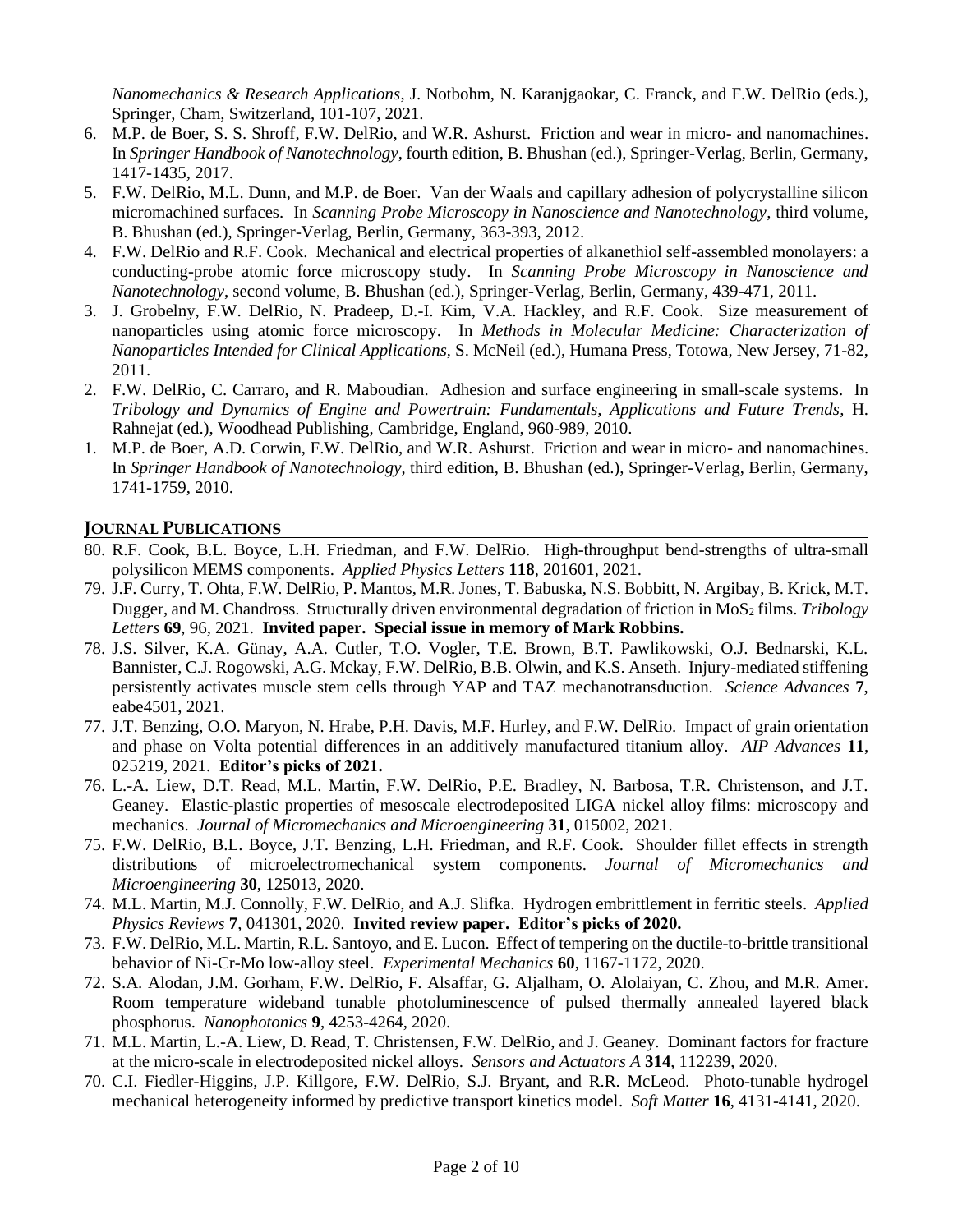- 69. J.T. Benzing, L.-A. Liew, N. Hrabe, and F.W. DelRio. Tracking defects and microstructural heterogeneities in meso-scale tensile specimens excised from additively-manufactured parts. *Experimental Mechanics* **60**, 165- 170, 2020.
- 68. R.F. Cook, F.W. DelRio, and B.L. Boyce. Predicting strength distributions of MEMS structures using flaw size and spatial density. *Microsystems & Nanoengineering* **5**, 49, 2019.
- 67. B.-C. Tran Khac, R.M. White, F.W. DelRio, and K.-H. Chung. Layer-by-layer thinning of  $MoS<sub>2</sub>$  via laser irradiation. *Nanotechnology* **30**, 275302, 2019.
- 66. B.-C. Tran Khac, H.-J. Kim, F.W. DelRio, and K.-H. Chung. Operational and environmental conditions regulate the frictional behavior of two-dimensional materials. *Applied Surface Science* **483**, 34-44, 2019.
- 65. S.H. Medina, B. Bush, M. Cam, E. Sevcik, F.W. DelRio, K. Nandy, and J.P. Schneider. Identification of a mechanogenetic link between substrate stiffness and chemotherapeutic response in breast cancer. *Biomaterials* **202**, 1-11, 2019.
- 64. R.F. Cook and F.W. DelRio. Determination of ceramic flaw populations from component strengths. *Journal of the American Ceramic Society* **102**, 4794-4808, 2019.
- 63. Y. Zhu, T. Saif, and F.W. DelRio. Recent advances in micro, nano, and cell mechanics. *Experimental Mechanics* **59**, 277-278, 2019. **Invited editorial. Focus issue on Recent Advances in Micro, Nano, and Cell Mechanics.**
- 62. R.F. Cook and F.W. DelRio. Material flaw populations and component strength distributions in the context of the Weibull function. *Experimental Mechanics* **59**, 279-293, 2019. **Invited paper. Focus issue on Recent Advances in Micro, Nano, and Cell Mechanics.**
- 61. C.I. Fiedler-Higgins, L.M. Cox, F.W. DelRio, and J.P. Killgore. Monitoring fast, voxel-scale cure kinetics via sample-coupled-resonance photorheology. *Small Methods* **3**, 1800275, 2019. **In scientific media: Phys.Org, Tech Explorist, EurekaAlert, 3D Printing Industry, Science Daily.**
- 60. F.W. DelRio, S.D. O'Regan, P. Tuček, and R. Zbořil. U.S.-Czech conference strengthens bilateral and multidisciplinary collaborations in nanotechnology and chemistry. *Nanotechnology* **30**, 052501, 2019. **Invited perspective paper.**
- 59. J.P. Killgore and F.W. DelRio. Contact resonance force microscopy for viscoelastic property measurements: From fundamentals to state-of-the-art applications. *Macromolecules* **51**, 6977-6996, 2018. **Invited perspective paper. Featured paper on front cover.**
- 58. A. Alrasheed, J. Gorham, B.-C. Tran Khac, F. Alsaffar, F.W. DelRio, K.-H. Chung, and M.R. Amer. Surface properties of laser-treated molybdenum disulfide nanosheets for optoelectronic applications. *ACS Applied Materials & Interfaces* **10**, 18104-18112, 2018.
- 57. F.W. DelRio and R.A. Riggleman. Emerging investigators in materials science 2017-2018. *Materials Research Express* **5**, 040201, 2018. **Invited editorial. Focus issue on Emerging Investigators in Materials Science.**
- 56. G.A. MacDonald, F.W. DelRio, and J.P. Killgore. Higher-eigenmode piezoresponse force microscopy: a path towards increased sensitivity and the elimination of electrostatic artifacts. *Nano Futures* **2**, 015005, 2018. **In scientific media: NanotechWeb.**
- 55. B.-C. Tran Khac, F.W. DelRio, and K.-H. Chung. Interfacial strength and surface damage characteristics of atomically-thin h-BN, MoS<sup>2</sup> and graphene. *ACS Applied Materials & Interfaces* **10**, 9164-9177, 2018.
- 54. G.A. MacDonald, C.M. Heveran, M. Yang, D. Moore, K. Zhu, V.L. Ferguson, J.P. Killgore, and F.W. DelRio. Determination of the true lateral grain size in organic-inorganic halide perovskite thin films. *ACS Applied Materials & Interfaces* **9**, 33565-33570, 2017.
- 53. J.A. Wahlquist, F.W. DelRio, M.A. Randolph, A.H. Aziz, C.M. Heveran, S.J. Bryant, C.P. Neu, and V.L. Ferguson. Indentation mapping revealed poroelastic, but not viscoelastic, properties spanning native zonal articular cartilage. *Acta Biomaterialia* **64**, 41-49, 2017.
- 52. A.M. Rosales, S.L. Vega, F.W. DelRio, J.A. Burdick, and K.S. Anseth. Hydrogels with reversible mechanics to probe dynamic cell microenvironments. *Angewandte Chemie International Edition* **56**, 12132-12136, 2017.
- 51. M. Wang, J.M. Gorham, J.P. Killgore, M. Omidvar, H. Lin, F.W. DelRio, L.M. Cox, Z. Zhang, and Y. Ding. Formation of a crack-free, hybrid skin layer with tunable surface topography and improved gas permeation selectivity on elastomers using gel-liquid infiltration polymerization. *ACS Applied Materials & Interfaces* **9**, 28100-28106, 2017.
- 50. H. Ma, A.R. Killaars, F.W. DelRio, C. Yang, and K.S. Anseth. Myofibroblastic activation of valvular interstitial cells is modulated by spatial variations in matrix elasticity and its organization. *Biomaterials* **131**, 131-144, 2017.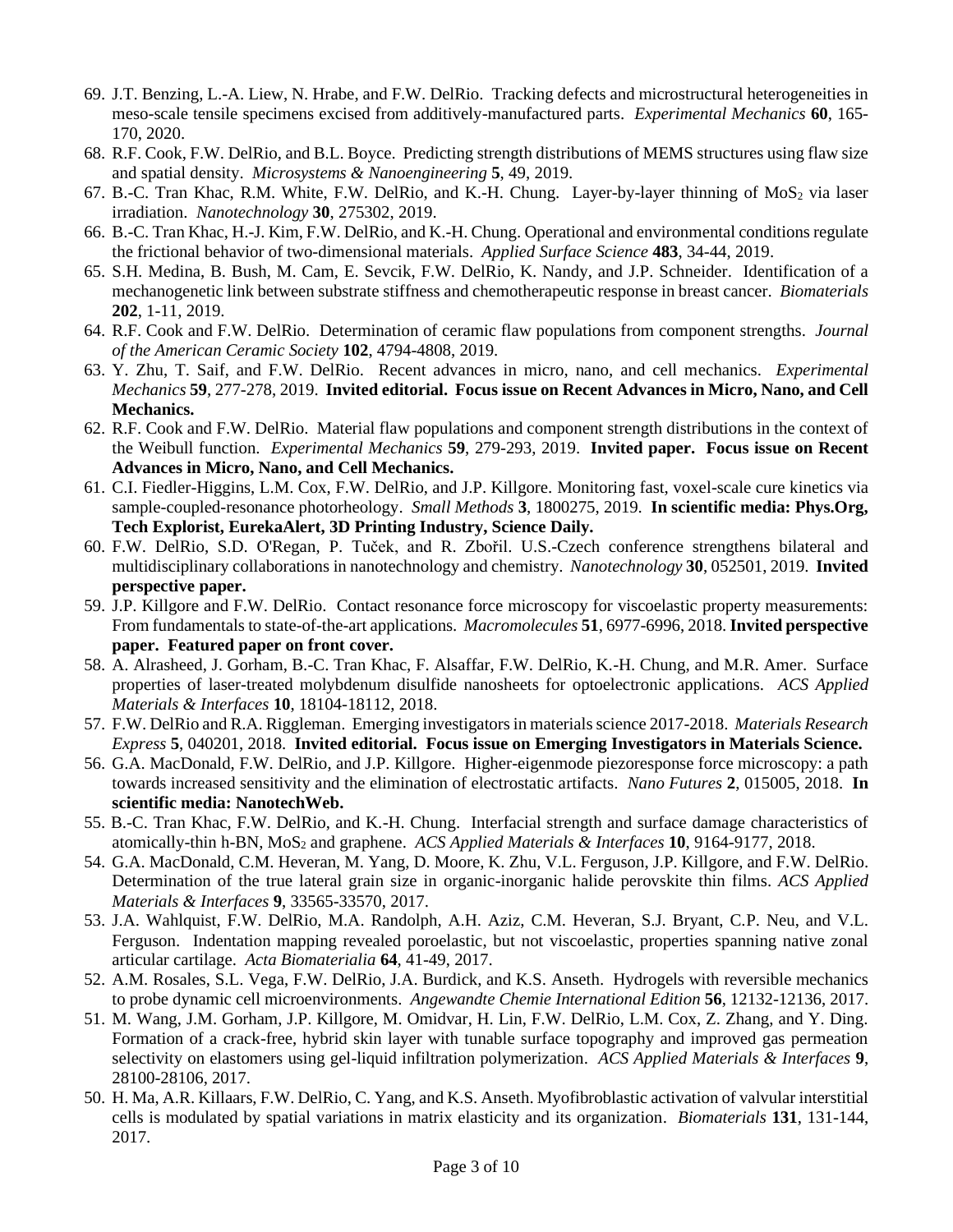- 49. S. Berweger, G.A. MacDonald, M. Yang, K.J. Coakley, J.J. Berry, K. Zhu, F.W. DelRio, T.M. Wallis, and P. Kabos. Electronic and morphological inhomogeneities in pristine and deteriorated perovskite photovoltaic films. *Nano Letters* **17**, 1796-1801, 2017.
- 48. F.W. DelRio and R.F. Cook. Quantitative scanning probe microscopy for nanomechanical forensics. *Experimental Mechanics* **57**, 1045-1055, 2017. **Invited paper. Focus issue on Advances in Nanoindentation. In scientific media: EurekaAlert, Talk Media News, Phys.Org, Forensic Magazine, Microscopy and Analysis. Featured paper on front cover.**
- 47. A.H. Aziz, J. Wahlquist, A. Sollner, V. Ferguson, F.W. DelRio, and S.J. Bryant. Mechanical characterization of sequentially layered photo-clickable thiol-ene hydrogels. *Journal of the Mechanical Behavior of Biomedical Materials* **65**, 454-465, 2017.
- 46. G.A. MacDonald, M. Yang, S. Berweger, J.P. Killgore, P. Kabos, J.J. Berry, K. Zhu, and F.W. DelRio. Methylammonium lead iodide grain boundaries exhibit depth-dependent electrical properties. *Energy & Environmental Science* **9**, 3642-3649, 2016. **Featured paper on back cover.**
- 45. R.C. Quardokus, V.K. Tewary, and F.W. DelRio. Ullmann-like reactions for the synthesis of complex twodimensional materials. *Nanotechnology* **27**, 442501, 2016.
- 44. C. Yang, F.W. DelRio, L.P. Basta, H. Ma, K.A. Kyburz, A.R. Killaars, and K.S. Anseth. Spatially patterned matrix elasticity directs stem cell fate. *Proceedings of the National Academy of Sciences USA* **113**, E4439– E4445, 2016.
- 43. F.W. DelRio, R.M. White, S. Krylyuk, A.V. Davydov, L.H. Friedman, and R.F. Cook. Near-theoretical fracture strengths in native and oxidized silicon nanowires. *Nanotechnology* **27**, 31LT02, 2016.
- 42. V.K. Tewary, R.C. Quardokus, and F.W. DelRio. Green's function modeling of response of two-dimensional materials to point probes for scanning probe microscopy. *Physics Letters A* **380**, 1750-1756, 2016. **Audio slides presentation.**
- 41. B.-C. Tran Khac, K.-J. Jeon, S.T. Choi, Y.A. Kim, F.W. DelRio, and K.-H. Chung. Laser-induced particle adsorption on atomically thin MoS2. *ACS Applied Materials and Interfaces* **8**, 2974-2984, 2016.
- 40. D.-H. Tsai, Y.-F. Lu, F.W. DelRio, T.J. Cho, K.M. Tyner, S. Guha, M.R. Zachariah, F. Zhang, A. Allen, and V.A. Hackley. Orthogonal analysis of functional gold nanoparticles for biomedical applications. *Analytical and Bioanalytical Chemistry* **407**, 8411-8422, 2015. **Paper in forefront.**
- 39. B.G. Bush, J.M. Shapiro, F.W. DelRio, R.F. Cook, and M.L. Oyen. Mechanical measurements of heterogeneity and length scale effects in PEG-based hydrogels. *Soft Matter* **11**, 7191-7200, 2015.
- 38. M.J. McLean, W.A. Osborn, R. Kirkpatrick, O. Boomhower, C. Keimel, and F.W. DelRio. Micromechanical testing of electroplated gold alloy films using theta-like specimens. *MRS Communications* **5**, 503-506, 2015.
- 37. F.W. DelRio, R.F. Cook, and B.L. Boyce. Fracture strength of micro- and nano-scale silicon components. *Applied Physics Reviews* **2**, 021303, 2015. **Invited review paper. Editor's picks of 2015.**
- 36. S.S. Hazra, J.L. Beuth, G.A. Myers, F.W. DelRio, and M.P. de Boer. Design and test of reliable high strength ingressive polycrystalline silicon microgripper arrays. *Journal of Micromechanics and Microengineering* **25**, 015009, 2015.
- 35. G.A. Myers, S.S. Hazra, M.P. de Boer, C.A. Michaels, S.J. Stranick, R.P. Koseski, R.F. Cook, and F.W. DelRio. Stress mapping of micromachined polycrystalline silicon devices via confocal Raman microscopy. *Applied Physics Letters* **104**, 191908, 2014.
- 34. D.-H. Tsai, T.J. Cho, F.W. DelRio, J.M. Gorman, J. Zheng, J. Tan, M.R. Zachariah, and V.A. Hackley. Controlled formation and characterization of dithiothreitol-conjugated gold nanoparticle clusters. *Langmuir* **30**, 3397-3405, 2014.
- 33. K.-H. Chung, A.K. Chen, C.R. Anderton, K. Bhadriraju, A.L. Plant, B.G. Bush, R.F. Cook, and F.W. DelRio. Frictional properties of native and functionalized type I collagen thin films. *Applied Physics Letters* **103**, 143703, 2013.
- 32. F.W. DelRio, L.H. Friedman, M.S. Gaither, W.A. Osborn, and R.F. Cook. Decoupling small-scale roughness and long-range features on deep reactive ion etched silicon surfaces. *Journal of Applied Physics* **114**, 113506, 2013.
- 31. D.-H. Tsai, F.W. DelRio, J. Pettibone, P.-A. Lin, R. Sharma, J. Tan, M.R. Zachariah, and V.A. Hackley. Temperature-programmed electrospray-differential mobility analysis for characterization of ligated nanoparticles in complex media. *Langmuir* **29**, 11267-11274, 2013.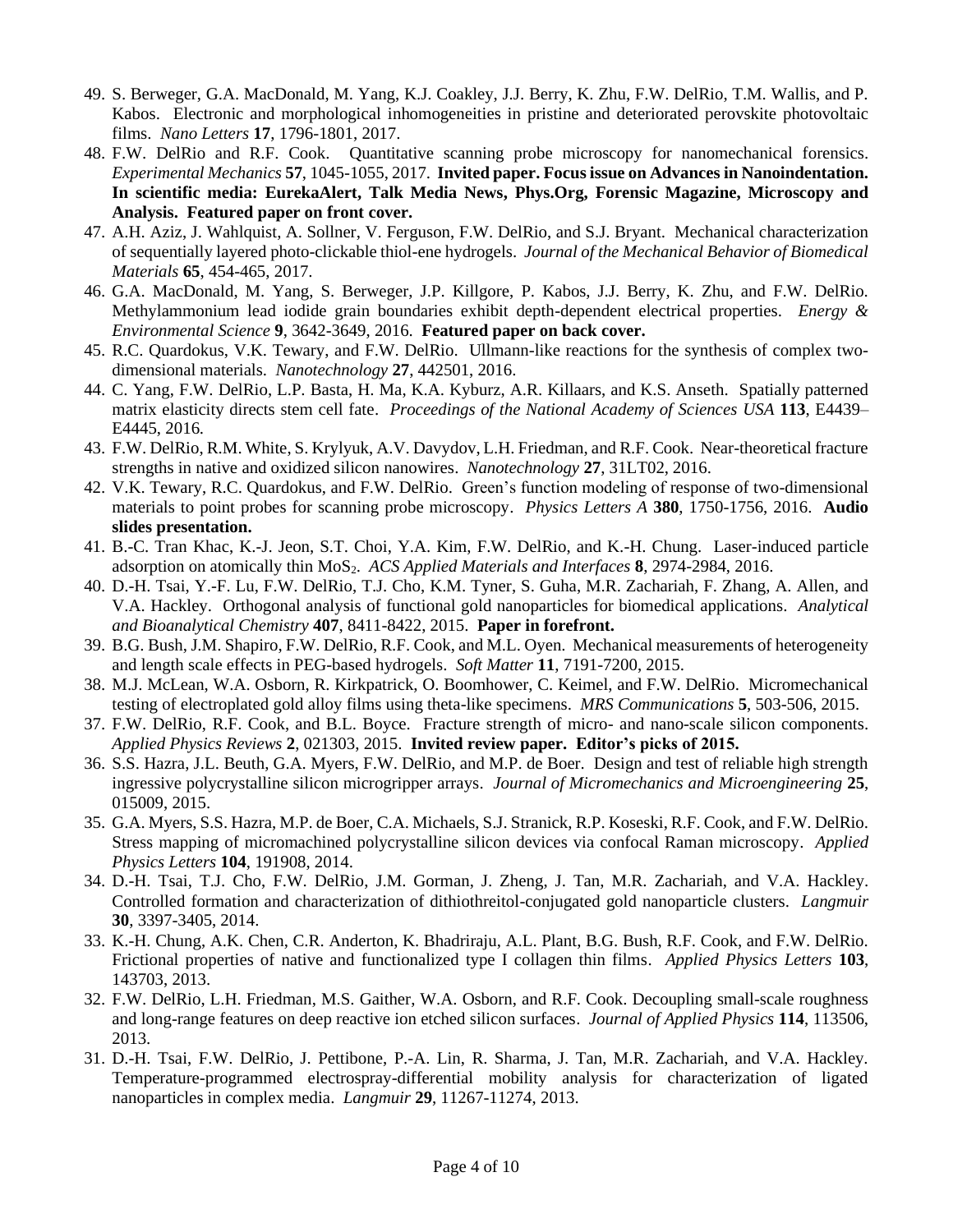- 30. A.K. Chen, F.W. DelRio, A.W. Peterson, K.-H. Chung, K. Bhadriraju, and A.L. Plant. Cell spreading and proliferation in response to the composition and mechanics of engineered fibrillar extracellular matrices. *Biotechnology and Bioengineering* **110**, 2731-2741, 2013.
- 29. R. Kirkpatrick, W.A. Osborn, M.S. Gaither, R.S. Gates, F.W. DelRio, and R.F. Cook. On the bending strength of single-crystal silicon theta-like specimens. *MRS Communications* **3**, 113-117, 2013.
- 28. M.S. Gaither, R.S. Gates, R. Kirkpatrick, R.F. Cook, and F.W. DelRio. Etching process effects on surface structure, fracture strength, and reliability of single-crystal silicon theta-like specimens. *Journal of Microelectromechanical Systems* **22**, 589-602, 2013.
- 27. B.G. Bush, F.W. DelRio, C. Jaye, D.A. Fischer, and R.F. Cook. Interfacial mechanical properties of *n*alkylsilane monolayers on silicon substrates. *Journal of Microelectromechanical Systems* **22**, 34-43, 2013.
- 26. C.R. Anderton, F.W. DelRio, K. Bhadriraju, and A.L. Plant. The effect of high vacuum on the mechanical properties and bioactivity of collagen fibril matrices. *Biointerphases* **8**, 2, 2013. **Research highlight paper.**
- 25. D.-H. Tsai, M.P. Shelton, F.W. DelRio, S. Elzey, S. Guha, M.R. Zachariah, and V.A. Hackley. Quantifying dithiothreitol displacement of functional ligands from gold nanoparticles. *Analytical and Bioanalytical Chemistry* **404**, 3015-3023, 2012.
- 24. D.-H. Tsai, S. Elzey, F.W. DelRio, A.M. Keene, K.M. Tyner, J.D. Clogston, R.I. MacCuspie, S. Guha, M.R. Zachariah, and V.A. Hackley. Tumor necrosis factor interaction with gold nanoparticles. *Nanoscale* **4**, 3208- 3217, 2012.
- 23. G. Stan, F.W. DelRio, R.I. MacCuspie, and R.F. Cook. Nanomechanical properties of polyethylene glycol brushes on gold substrates. *Journal of Physical Chemistry B* **116**, 3138-3147, 2012.
- 22. M.S. Gaither, F.W. DelRio, R.S. Gates, and R.F. Cook. Deformation and fracture of single-crystal silicon thetalike specimens. *Journal of Materials Research* **26**, 2575-2589, 2011. **Invited feature paper.**
- 21. R.P. Koseski, W.A. Osborn, S.J. Stranick, F.W. DelRio, M.D. Vaudin, T. Dao, V.H. Adams, and R.F. Cook. Micro-scale measurement and modeling of stress in silicon surrounding a tungsten-filled through-silicon via. *Journal of Applied Physics* **110**, 073517, 2011.
- 20. F.W. DelRio, D.M. Rampulla, C. Jaye, G. Stan, R.S. Gates, D.A. Fischer, and R.F. Cook. Structure-property relationships for methyl-terminated alkyl self-assembled monolayers. *Chemical Physics Letters* **512**, 243-246, 2011.
- 19. D.-H. Tsai, M. Davilla-Morris, F.W. DelRio, S. Guha, M.R. Zachariah, and V.A. Hackley. Quantitative determination of competitive molecular adsorption on gold nanoparticles using attenuated total reflectance-Fourier transform infrared spectroscopy. *Langmuir* **27**, 9302-9313, 2011.
- 18. D.-H. Tsai, T.J. Cho, F.W. DelRio, J. Taurozzi, M.R. Zachariah, and V.A. Hackley. Hydrodynamic fractionation of finite size gold nanoparticle clusters. *Journal of the American Chemical Society* **133**, 8884- 8887, 2011.
- 17. D.-H. Tsai, F.W. DelRio, A.M. Keene, K.M. Tyner, R.I. MacCuspie, T.J. Cho, M.R. Zachariah, and V.A. Hackley. Adsorption and conformation of serum albumin protein on gold nanoparticles investigated using dimensional measurements and in situ spectroscopic methods. *Langmuir* **27**, 2464-2477, 2011.
- 16. D.-H. Tsai, F.W. DelRio, R.I. MacCuspie, T.J. Cho, M.R. Zachariah, and V.A. Hackley. Competitive adsorption of thiolated polyethylene glycol and mercaptopropionic acid on gold nanoparticles measured by physical characterization methods. *Langmuir* **26**, 10325-10333, 2010.
- 15. M.S. Gaither, F.W. DelRio, R.S. Gates, E.R. Fuller, and R.F. Cook. Strength distribution of single-crystal silicon theta-like specimens. *Scripta Materialia* **63**, 422-425, 2010.
- 14. F.W. DelRio, K.L. Steffens, C. Jaye, D.A. Fischer, and R.F. Cook. Elastic, adhesive, and charge transport properties of a metal-molecule-metal junction: the role of molecular orientation, order, and coverage. *Langmuir* **26**, 1688-1699, 2010.
- 13. F.W. DelRio, C. Jaye, D.A. Fischer, and R.F. Cook. Elastic and adhesive properties of alkanethiol selfassembled monolayers on gold. *Applied Physics Letters* **94**, 131909, 2009.
- 12. D.-I. Kim, N. Pradeep, F.W. DelRio, and R.F. Cook. Mechanical and electrical coupling at metal-insulatormetal nano-scale contacts. *Applied Physics Letters* **93**, 203102, 2008. **Selected for publication in the** *Virtual Journal of Nanoscale Science and Technology* **18, 2008.**
- 11. F.W. DelRio, M.L. Dunn, and M.P. de Boer. Capillary adhesion model for contacting micromachined surfaces. *Scripta Materialia* **59**, 916-920, 2008*.* **Viewpoint paper.**
- 10. M.P. de Boer, F.W. DelRio, and M.S. Baker. On-chip test structure suite for free-standing metal film mechanical property testing, Part I - Analysis. *Acta Materialia* **56**, 3344-3352, 2008*.*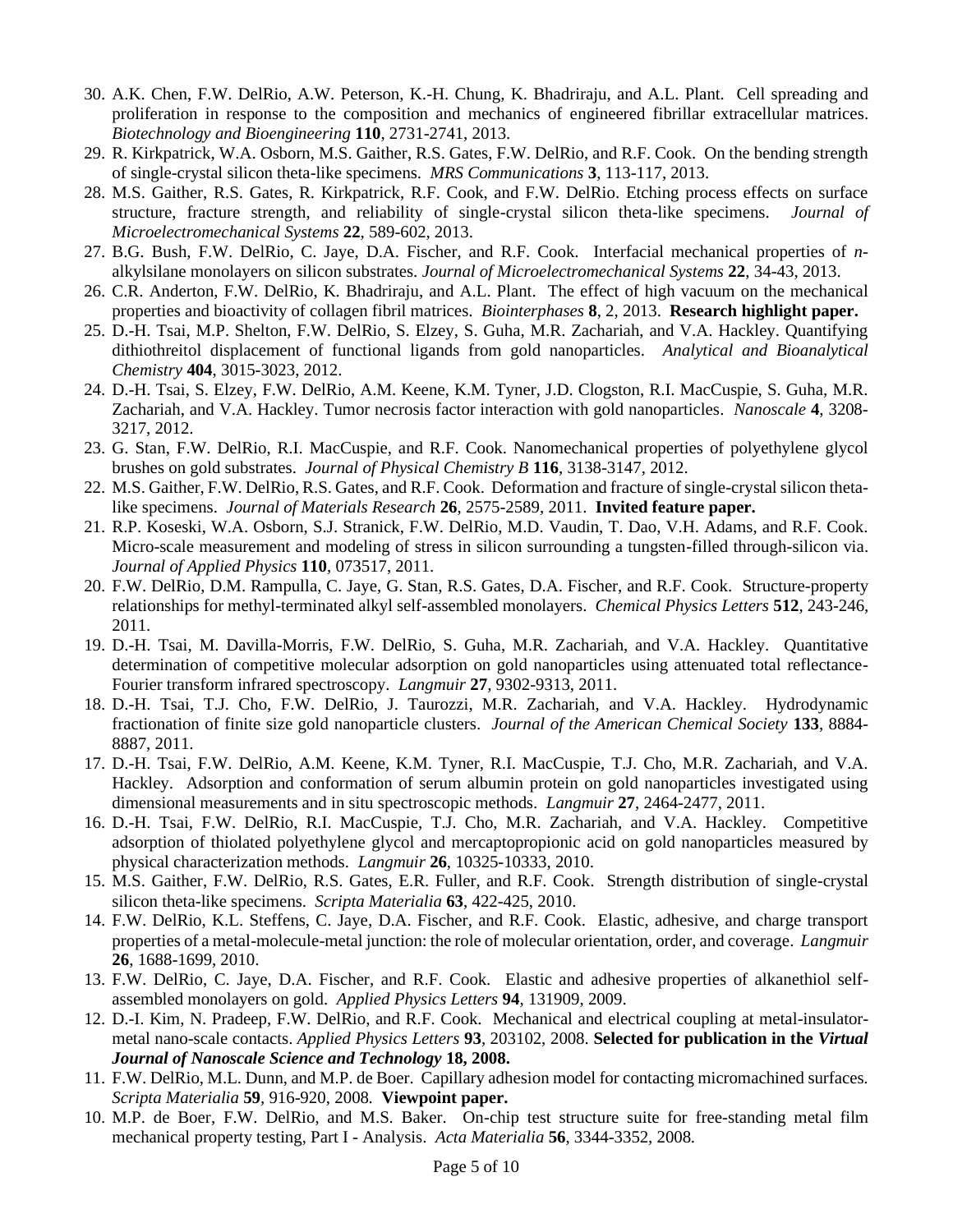- 9. M. Hon, F.W. DelRio, J.T. White, M. Kendig, C. Carraro, and R. Maboudian. Cathodic corrosion of polycrystalline silicon MEMS. *Sensors and Actuators A: Physical* **145-146**, 323-329, 2008.
- 8. B. Bush, F.W. DelRio, J. Opatkiewicz, R. Maboudian, and C. Carraro. Effect of formation temperature and roughness on surface potential of octadecyltrichlorosilane self-assembled monolayer on silicon surfaces. *Journal of Physical Chemistry A* **111**, 12339-12343, 2007.
- 7. F.W. DelRio, J. Lai, N. Ferralis, T.-J. King Liu, and R. Maboudian. Al-2%Si induced crystallization of amorphous silicon. *Electrochemical and Solid-State Letters* **10**, H337-H339, 2007*.*
- 6. F.W. DelRio, M. L. Dunn, L.M. Phinney, C.J. Bourdon, and M.P. de Boer. Rough surface adhesion in the presence of capillary condensation. *Applied Physics Letters* **90**, 163104, 2007*.*
- 5. C.F. Herrmann, F.W. DelRio, D.C. Miller, S.M. George, V.M. Bright, J.L. Ebel, R.E. Strawser, R. Cortez, and K.D. Leedy. Alternative dielectric films for RF MEMS capacitive switches deposited using atomic layer deposited Al2O3/ZnO alloys. *Sensors and Actuators A: Physical* **135**, 262-272, 2007.
- 4. F.W. DelRio, M.L. Dunn, and M.P. de Boer. Growth of silicon carbide nanoparticles using tetraethylorthosilicate for microelectromechanical systems. *Electrochemical and Solid-State Letters* **10**, H27- H30, 2007*.*
- 3. F.W. DelRio, M.L. Dunn, B.L. Boyce, A.D. Corwin, and M.P. de Boer. The effect of nanoparticles on rough surface adhesion. *Journal of Applied Physics* **99,** 104304, 2006.
- 2. F.W. DelRio, M.P. de Boer, J.A. Knapp, E.D. Reedy, P.J. Clews, and M.L. Dunn. The role of van der Waals forces in adhesion of micromachined surfaces. *Nature Materials* **4,** 629-634, 2005.
- 1. C.F. Herrmann, F.W. DelRio, V.M. Bright, and S.M. George. Conformal hydrophobic coatings prepared using atomic layer deposition seed layers and non-chlorinated hydrophobic precursors. *Journal of Micromechanics and Microengineering* **15,** 984-992, 2005.

# **PATENTS AND INVENTION DISCLOSURES**

1. R. Maboudian, F.W. DelRio, J. Lai, and T.-J. King Liu. Low-temperature formation of polycrystalline semiconductor films via enhanced metal-induced crystallization. U.S. patent number 8,043,943. 2011.

# **STANDARD GUIDES AND TEST METHODS**

- 2. Standard guide for size measurement of nanoparticles using atomic force microscopy. American Society for Testing and Materials, Committee E56 on Nanotechnology, E56.02 on Characterization: Physical, Chemical and Toxicological Properties. Standard guide number E2859-11, 2011.
- 1. Test method for wafer bond strength measurements using micro-chevron test structures. SEMI Standards Program, MEMS/NEMS Technical Committee. Test method number MS5-1107, 2007.

## **CONFERENCE PROCEEDINGS**

- 14. F.W. DelRio, B.-C. Tran Khac, and K.-H. Chung. Friction and fracture of 2D materials. *NanoOstrava*, Ostrava, Czech Republic, May 13-16, 74-76, 2019.
- 13. S. Berweger, P.T. Blanchard, R.C. Quardokus, F.W. DelRio, T.M. Wallis, P. Kabos, S. Krylyuk, and A. Davydov. Near-field microwave microscopy of one-dimensional nanostructures. *IEEE MTT-S International Microwave Symposium (IMS2016)*, San Francisco, CA, May 22-27, 2016.
- 12. F.W. DelRio, G.A. Myers, S.S. Hazra, M.P. de Boer, C.A. Michaels, S.J. Stranick, and R.F. Cook. Stress mapping of polycrystalline silicon devices via confocal Raman microscopy. *Society of Experimental Mechanics Annual Conference and Exposition*, Costa Mesa, CA, June 8-11, 2015.
- 11. S. Grutzik, B.G. Bush, F.W. DelRio, R.S. Gates, M.A. Hines, and A. Zehnder. Effect of organic SAMs on the evolution of strength of silicon nanostructures. *Society of Experimental Mechanics Annual Conference and Exposition*, Lombard, IL, June 3-5, 2013.
- 10. F.W. DelRio, B.G. Bush, M.S. Gaither, and R.F. Cook. Nanomechanical properties of silicon and its interfaces. *The Adhesion Society Annual Meeting and Exposition*, Daytona Beach, FL, March 3-6, 2013.
- 9. F.W. DelRio, C. Jaye, D.A. Fischer, and R.F. Cook. Elastic, adhesive, and charge transport properties of methyl-terminated alkylthiol self-assembled monolayers on gold surfaces. *The Adhesion Society Annual Meeting and Exposition*, New Orleans, LA, February 26-29, AS065, 2012.
- 8. M.D. Vaudin, G. Stan, F.W. DelRio, L.H. Friedman, and R.F. Cook. EBSD Strain Analysis of Epitaxial Si<sub>1-x</sub> Ge<sup>x</sup> on Si. *Microscopy and Microanalysis*, Nashville, TN, August 7-11, 422-423, 2011.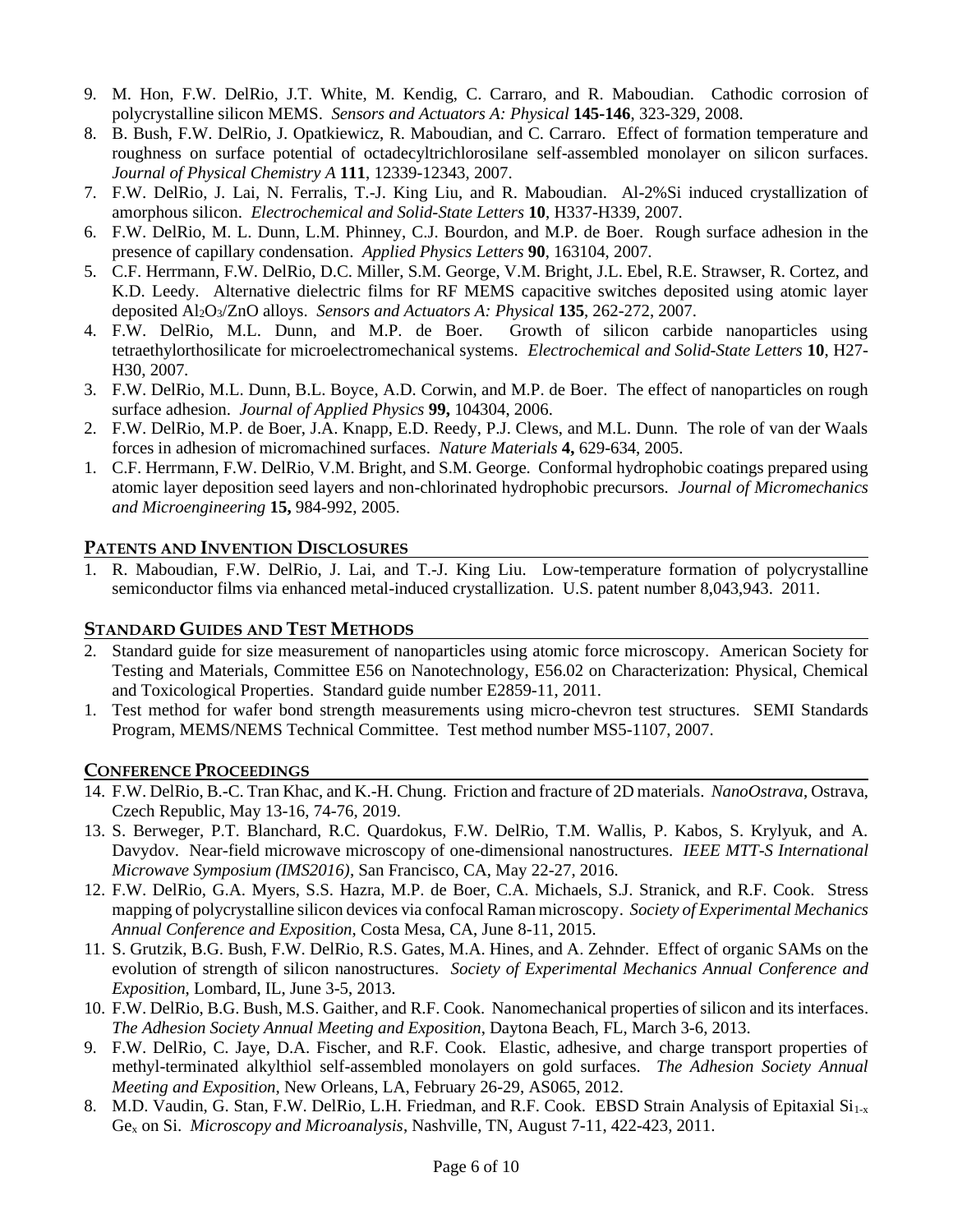- 7. M.S. Gaither, F.W. DelRio, R.S. Gates, E.R. Fuller, and R.F. Cook. Theta-like specimen to determine tensile strength at the micro-scale. *23rd IEEE International Conference on Micro Electro Mechanical Systems (MEMS 2010)*, Hong Kong, January 24-28, 540-543, 2010.
- 6. R.A. Allen, J.C. Marshall, W.A. Baylies, D.T. Read, F.W. DelRio, K.T. Turner, M. Bernasch, and J. Bagdahn. A standard method for measuring wafer bond strength for MEMS applications. *Pacific Rim Meeting on Electrochemical and Solid-State Science*, Honolulu, HI, October 12-17, 449-455, 2008.
- 5. M. Hon, F. W. DelRio, C. Carraro, and R. Maboudian. Effects of relative humidity and actuation voltage on MEMS reliability. *The 14th International Conference on Solid-State Sensors, Actuators, and Microsystems*, Lyon, France, June 10-14, 367-370, 2007.
- 4. F.W. DelRio, M. L. Dunn, L.M. Phinney, C.J. Bourdon, and M.P. de Boer. Van der Waals and capillary adhesion of microelectromechanical systems. *ASME International Mechanical Engineering Congress and Exposition*, Chicago, IL, November 5-10, IMECE2006-15169, 2006.
- 3. C.F. Herrmann, F.W. DelRio, S.M. George, and V.M. Bright. Properties of atomic layer deposited  $A_1O_3/ZnO$ dielectric films grown at low temperature for RF MEMS. *Proceedings of SPIE* **5715,** 159-166, 2005.
- 2. F.W. DelRio, C.F. Herrmann, N. Hoivik, S.M. George, V.M. Bright, J.L. Ebel, R.E. Strawser, R. Cortez, and K.D. Leedy. Atomic layer deposition of Al2O3/ZnO nano-scale films for gold RF MEMS. *IEEE MTT-S International Microwave Symposium (IMS2004)*, Fort Worth, TX, June 6-11, 1923-1926, 2004.
- 1. C.F. Herrmann, F.W. DelRio, V.M. Bright, and S.M. George. Hydrophobic coatings using atomic layer deposition and non-chlorinated precursors. *17th IEEE International Conference on Micro Electro Mechanical Systems (MEMS 2004)*, Maastricht, Netherlands, January 25-29, 653-656, 2004.

# **CONFERENCE AND WORKSHOP PRESENTATIONS**

- 39. F.W. DelRio, B.L. Boyce, J.T. Benzing, L.H. Friedman, and R.F. Cook. Shoulder fillet effects in strength distributions of polysilicon MEMS. *SEM Annual Conference and Exposition on Experimental and Applied Mechanics*, Virtual Meeting, June 14-17, 2021.
- 38. F.W. DelRio, R.F. Cook, and B.L. Boyce. Size and spatial density attributes of material flaw populations in polysilicon MEMS structures. *ASME International Mechanical Engineering Congress and Exposition*, Salt Lake City, UT, November 11-14, 2019.
- 37. F.W. DelRio, J.T. Benzing, L.-A. Liew, and N.W. Hrabe. Mesoscale tensile testing of additively-manufactured Ti-6Al-4V to track the evolution of porosity and microstructural heterogeneities. *ASME International Mechanical Engineering Congress and Exposition*, Salt Lake City, UT, November 11-14, 2019.
- 36. F.W. DelRio, R.F. Cook, and B.L. Boyce. Strength distributions and flaw populations of multi-layer polycrystalline silicon MEMS structures. *SEM Annual Conference and Exposition on Experimental and Applied Mechanics*, Reno, NV, June 3-6, 2019.
- 35. F.W. DelRio, B.-C. Tran Khac, and K.-H. Chung. Friction and fracture of 2D materials. *NanoOstrava*, Ostrava, Czech Republic, May 13-16, 2019. **Invited presentation.**
- 34. F.W. DelRio. In-situ and high-throughput stress and strength measurements of small-scale silicon devices. *National Academies German-American Frontiers of Engineering Symposium*, Hamburg, Germany, March 21- 23, 2019. **Invited presentation.**
- 33. F.W. DelRio, B.-C. Tran Khac, Hyun-Joon Kim, and K.-H. Chung. Mechanics of adhesion and friction in 2D materials. *ASME International Mechanical Engineering Congress and Exposition*, Pittsburgh, PA, November 9-15, 2018. **Invited presentation.**
- 32. F.W. DelRio, B.-C. Tran Khac, and K.-H. Chung. Interfacial strength and surface damage characteristics of two-dimensional h-BN, MoS<sub>2</sub> and graphene. *AVS 65<sup>th</sup> International Symposium and Exhibition*, Long Beach, CA, October 21-26, 2018.
- 31. F.W. DelRio, R.F. Cook, and B.L. Boyce. Applicability of Weibull statistics for micro- and nano-scale silicon components. *TMS Annual Meeting and Exhibition*, Phoenix, AZ, March 11-15, 2018. **Invited presentation.**
- 30. F.W. DelRio, R.F. Cook, and B.L. Boyce. 'Silicon as a mechanical material': revisiting a seminal paper in MEMS and NEMS. *Embassy Science Fellowship*, Czech Republic and Germany, May 15-June 14, 2017. **Invited presentation.**
- 29. F.W. DelRio, B.G. Bush, R.F. Cook, J.M. Shapiro, and M.L. Oyen. Heterogeneity and length scale effects in PEG-based hydrogels. *SEM Annual Conference and Exposition on Experimental and Applied Mechanics*, Orlando, FL, June 6-9, 2016.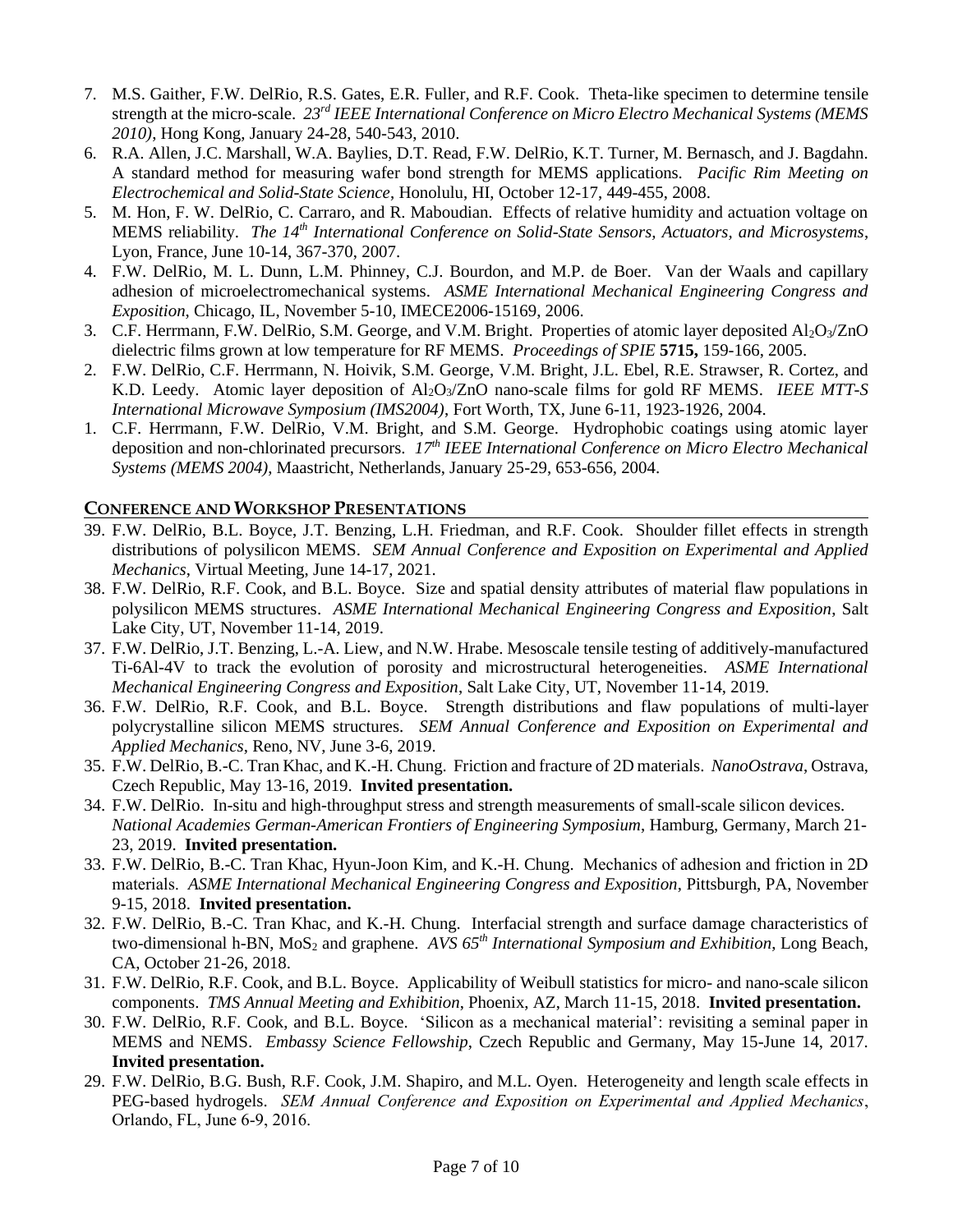- 28. F.W. DelRio, R.M. White, S. Krylyuk, A.V. Davydov, L.H. Friedman, and R.F. Cook. Near-theoretical fracture strengths in native and oxidized silicon nanowires. *SEM Annual Conference and Exposition on Experimental and Applied Mechanics*, Orlando, FL, June 6-9, 2016.
- 27. F.W. DelRio. Nanomechanics of advanced materials for next-generation biomaterials and electronics. *National Academies Arab-American Frontiers of Science, Engineering, and Medicine Symposium,* Thuwal, Saudi Arabia, December 5-7, 2015. **Invited presentation.**
- 26. F.W. DelRio, G. Stan, B.G. Bush, J.M. Shapiro, R.F. Cook, and M.L. Oyen. Mechanics of PEG-based films and hydrogels. *International Scanning Probe Microscopy Conference*, Búzios, Brazil, June 21-24, 2015. **Invited presentation.**
- 25. F.W. DelRio. Mechanics of hydrated materials for biomedical and health applications. *International Scanning Probe Microscopy Hands-On Workshop*, Rio de Janeiro, Brazil, June 18-20, 2015. **Invited presentation.**
- 24. F.W. DelRio, G.A. Myers, S.S. Hazra, M.P. de Boer, C.A. Michaels, S.J. Stranick, and R.F. Cook. Stress mapping of polycrystalline silicon devices via confocal Raman microscopy. *SEM Annual Conference and Exposition on Experimental and Applied Mechanics*, Costa Mesa, CA, June 8-11, 2015.
- 23. F.W. DelRio, B.G. Bush, M.S. Gaither, and R.F. Cook. Fracture strength of micro- and nano-scale silicon components. *ASME International Mechanical Engineering Congress and Exposition*, Montreal, Canada, November 14-20, 2014. **Invited presentation.**
- 22. F.W. DelRio, R.F. Cook, B.G. Bush, A.K. Chen, C.R. Anderton, K. Bhadriraju, A.L. Plant, and K.-H. Chung. Frictional properties of native and functionalized type I collagen thin films. *ASME International Mechanical Engineering Congress and Exposition*, Montreal, Canada, November 14-20, 2014.
- 21. F.W. DelRio, B.G. Bush, M.S. Gaither, and R.F. Cook. Nanoscale strength of silicon and its interfaces. *TMS Materials Science & Technology*, Pittsburgh, PA, October 12-16, 2014. **Invited presentation.**
- 20. F.W. DelRio. From Si microdevices to PEG nanocoatings: exploring advanced materials via nanomechanics. *National Academies Brazil-U.S. Frontiers of Sciences and Engineering Symposium*, Rio de Janeiro, Brazil, March 17-19, 2014. **Invited presentation.**
- 19. F.W. DelRio, L.H. Friedman, M.S. Gaither, W.A. Osborn, and R.F. Cook. Roughness scaling and fracture strength of deep reactive ion etched silicon surfaces. *Materials Research Society Fall Meeting*, Boston, MA, December 1-6, 2013.
- 18. F.W. DelRio, R. Kirkpatrick, W.A. Osborn, M.S. Gaither, R.S. Gates, and R.F. Cook. Tensile and bending strength of single-crystal silicon theta specimens. *ASME International Mechanical Engineering Congress and Exposition*, San Diego, CA, November 15-21, 2013.
- 17. F.W. DelRio, B.G. Bush, M.S. Gaither, and R.F. Cook. Nanomechanical properties of silicon and its interfaces. *The Adhesion Society Annual Meeting and Exposition*, Daytona Beach, FL, March 3-6, 2013.
- 16. F.W. DelRio, B.G. Bush, M.S. Gaither, and R.F. Cook. Measuring the nanomechanical properties of molecular coatings and their underlying substrates. *The Adhesive and Sealant Council Fall Convention*, Louisville, KY, October 21-23, 2012. **Invited presentation.**
- 15. F.W. DelRio, B.G. Bush, M.S. Gaither, and R.F. Cook. Nanoscale strength of silicon and its interfaces. *Solid-State Sensors, Actuators, and Microsystems Workshop*, Hilton Head, SC, June 3-7, 2012.
- 14. F.W. DelRio, G. Stan, R.I. MacCuspie, and R.F. Cook. Nanomechanical properties of polyethylene glycol coatings on flat gold substrates. *TMS Annual Meeting and Exhibition*, Orlando, FL, March 11-15, 2012.
- 13. F.W. DelRio, C. Jaye, D.A. Fischer, and R.F. Cook. Elastic, adhesive, and charge transport properties of methyl-terminated alkylthiol self-assembled monolayers on gold surfaces. *The Adhesion Society Annual Meeting and Exposition*, New Orleans, LA, February 26-29, 2012.
- 12. F.W. DelRio, M.S. Gaither, R.S. Gates, E.R. Fuller, and R.F. Cook. Theta-like specimen to determine tensile strength at the micro-scale. *23rd IEEE International Conference on Micro Electro Mechanical Systems (MEMS 2010)*, Hong Kong, January 24-28, 2010.
- 11. F.W. DelRio. Using fracture mechanics to improve MEMS reliability. *ASME International Mechanical Engineering Congress and Exposition*, Orlando, FL, November 13-19, 2009. **Invited presentation.**
- 10. F.W. DelRio, C. Jaye, D.A. Fischer, and R.F. Cook. Mechanical and electrical properties of alkanethiol selfassembled monolayers on gold. *Materials Research Society Spring Meeting*, San Francisco, CA, April 13-17, 2009.
- 9. F.W. DelRio, D.-I. Kim, N. Pradeep, and R.F. Cook. Mechanical and electrical coupling at nanoscale metallic contacts. *Gordon Research Conference: Thin Film and Small Scale Mechanical Behavior*, Waterville, ME, July 27-August 1, 2008.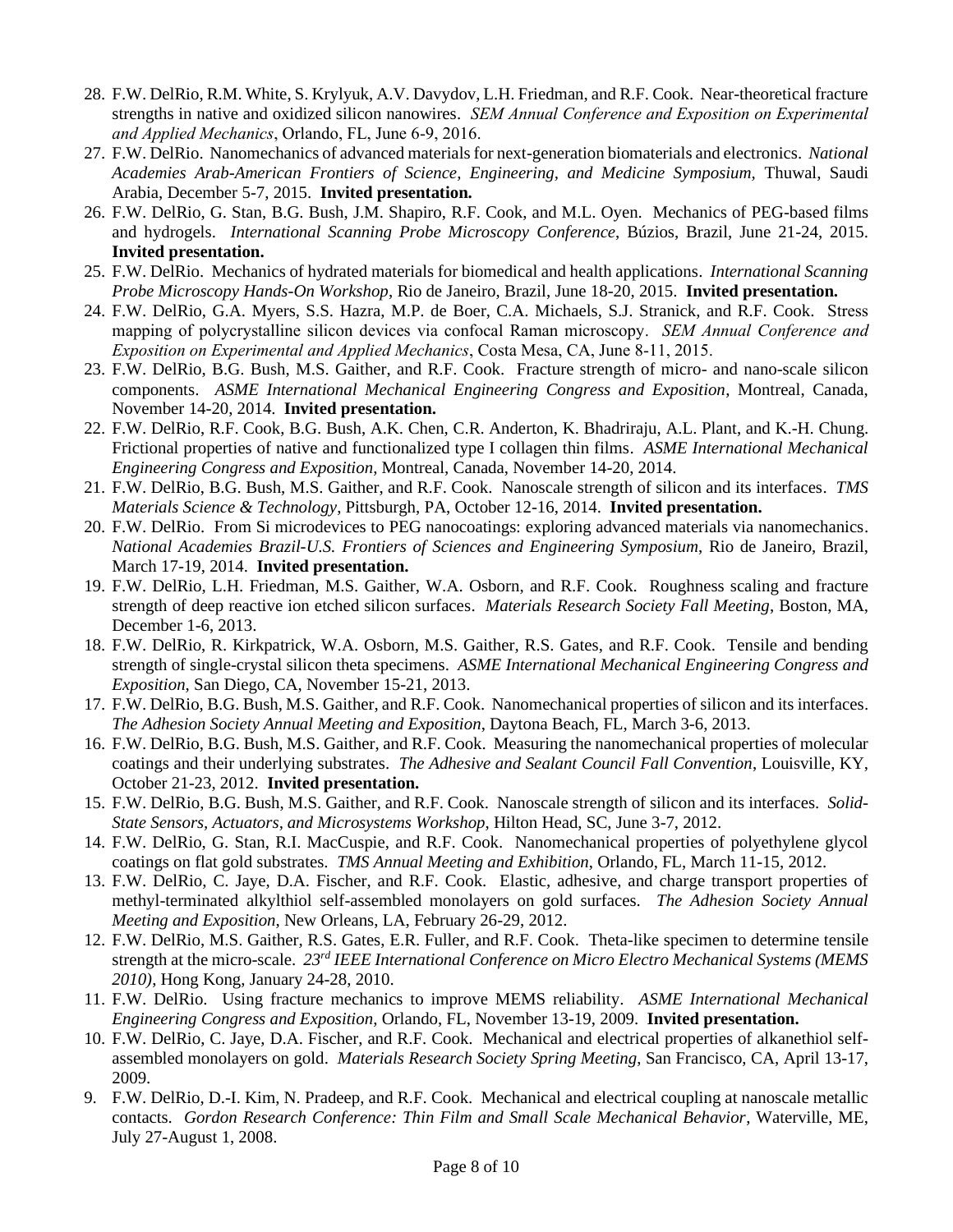- 8. F.W. DelRio, J. Lai, T.-J. King Liu, and R. Maboudian. Low-temperature formation of polycrystalline silicon thin films via enhanced aluminum-induced crystallization. *AVS 54th International Symposium & Exhibition*, Seattle, WA, October 14-19, 2007.
- 7. F.W. DelRio, M. L. Dunn, L.M. Phinney, C.J. Bourdon, and M.P. de Boer. Van der Waals and capillary adhesion of microelectromechanical systems. *ASME International Mechanical Engineering Congress and Exposition*, Chicago, IL, November 5-10, 2006.
- 6. F.W. DelRio, M.L. Dunn, B.L. Boyce, A.D. Corwin, and M.P. de Boer. The effect of nanoparticles on MEMS adhesion. *University of Colorado Graduate Engineering Annual Research Symposium (GEARS)*, Boulder, CO, March 9, 2006.
- 5. F.W. DelRio, M.P. de Boer, B.L. Boyce, and M.L. Dunn. The effect of nanoparticles on MEMS adhesion. *Materials Research Society Fall Meeting*, Boston, MA, November 28 - December 2, 2005.
- 4. F.W. DelRio, M.L. Dunn, B.L. Boyce, A.D. Corwin, and M.P. de Boer. Mechanical and tribological properties of nanoparticles on micromachined surfaces. *Sandia National Laboratories Student Internship Program Symposium*, Albuquerque, NM, August 2, 2015.
- 3. F.W. DelRio, M.P. de Boer, J.A. Knapp, P.J. Clews, and M.L. Dunn. Role of van der Waals forces in adhesion of micromachined surfaces. *Materials Research Society Fall Meeting*, Boston, MA, November 29 - December 3, 2004. **Best poster award.**
- 2. F.W. DelRio, C.F. Herrmann, N. Hoivik, S.M. George, V.M. Bright, J.L. Ebel, R.E. Strawser, R. Cortez, and K.D. Leedy. Atomic layer deposition of Al2O3/ZnO nano-scale films for gold RF MEMS. *IEEE MTT-S International Microwave Symposium (IMS2004)*, Fort Worth, TX, June 6-11, 2004.
- 1. F.W. DelRio, C.F. Herrmann, N. Hoivik, S.M. George, V.M. Bright, J.L. Ebel, R.E. Strawser, R. Cortez, and K.D. Leedy. Atomic layer deposition of Al2O3/ZnO nano-scale films for gold RF MEMS. *University of Colorado Graduate Engineering Annual Research Symposium (GEARS)*, Boulder, CO, April 20, 2004.

# **PROFESSIONAL SERVICE**

*Society Leadership Positions*

Chair, MEMS and Nanotechnology Technical Division, SEM, 2021-Present Associate Director, Area Groups, Industries, State & Federal Laboratories Constituency, Sigma Xi, 2020-Present Vice-Chair, MEMS and Nanotechnology Technical Division, SEM, 2019-2021 Secretary, MEMS and Nanotechnology Technical Division, SEM, 2017-2019 Secretary, Executive Committee, ASME-Colorado Section, 2015-2016 Chair, Electronics Materials Technical Committee, Materials Division, ASME, 2014-2016 Chair, Experimental Mechanics Technical Committee, Applied Mechanics Division, ASME, 2013-2015 President-Elect, NIST Sigma Xi Chapter, 2013-2014 Director, Executive Committee, ASME-DC Section, 2013-2014 Secretary, Experimental Mechanics Technical Committee, Applied Mechanics Division, ASME, 2011-2013

## *Conference Leadership Positions*

Symposium Organizer, Micro- and Nanomechanics, SEM Annual Conference and Exposition, 2021 Symposium Organizer, Micro- and Nanomechanics, SEM Annual Conference and Exposition, 2020 Symposium Organizer, Micro- and Nanomechanics, SEM Annual Conference and Exposition, 2019 Conference Organizer, Structural Reliability Partnership Workshop, 2018 Symposium Organizer, Micro- and Nanomechanics, SEM Annual Conference and Exposition, 2018 Conference Organizer, US-Czech Conference on Advanced Nanotechnology and Chemistry, 2018 Topic Organizer, Mechanics of Adhesion and Friction, ASME IMECE, 2017 Session Organizer, 1D and 2D Materials and Fabrication, SEM Annual Conference and Exposition, 2017 Conference Organizer, Federal Interagency Materials Representatives Meeting, 2017 Topic Organizer, Mechanics of Adhesion and Friction, ASME IMECE, 2016 Topic Organizer, Electronics in Extreme/Harsh Environments, ASME IMECE, 2016 Topic Organizer, Mechanics of Adhesion and Friction, ASME IMECE, 2015 Session Organizer, Electronic Packaging, SEM Annual Conference and Exposition, 2015 Topic Organizer, Mechanics of Adhesion and Friction, ASME IMECE, 2014 Symposium Organizer, Microelectromechanical Systems − Materials and Devices VI, MRS Fall, 2013